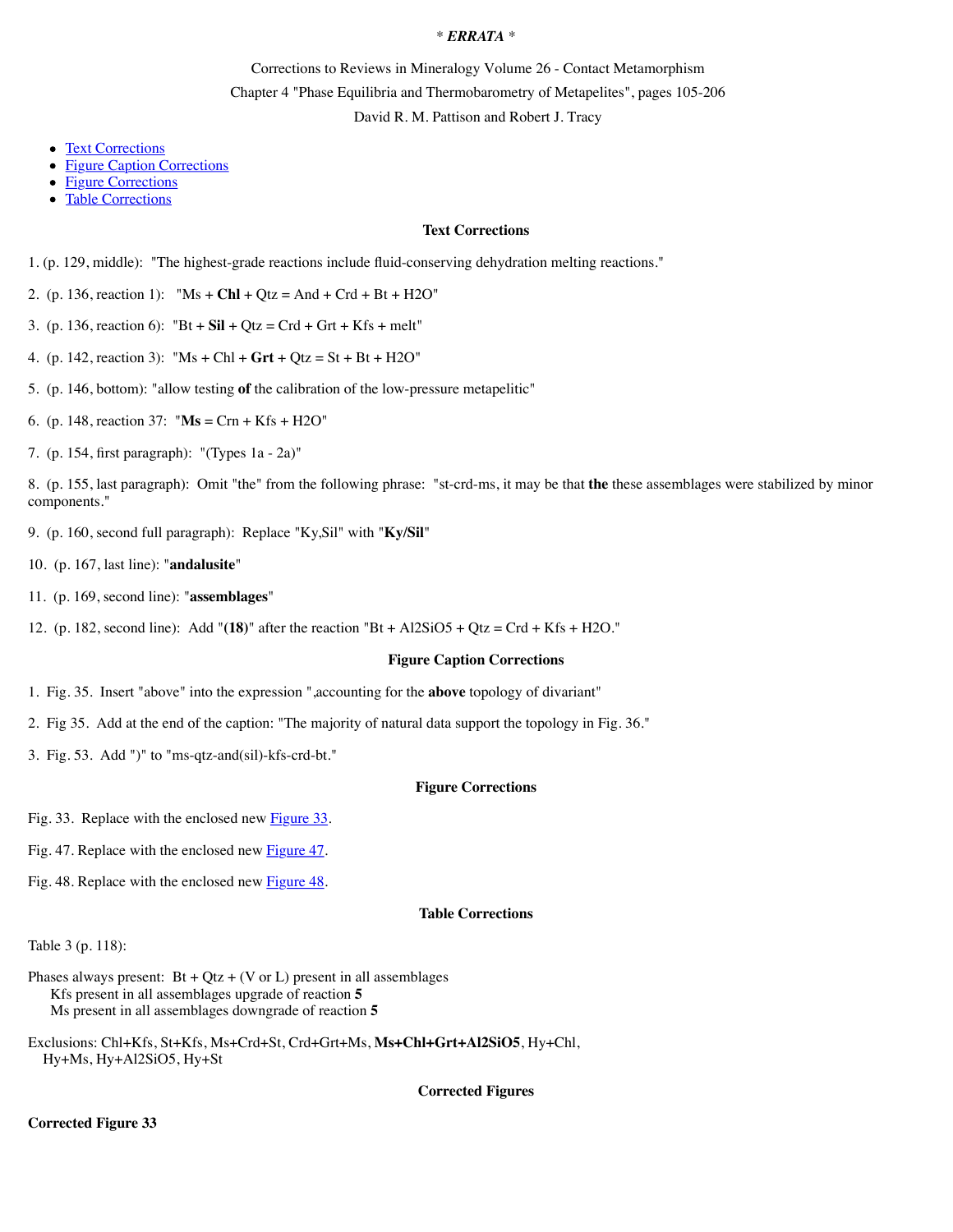

**Corrected Figure 47**



**Corrected Figure 48**